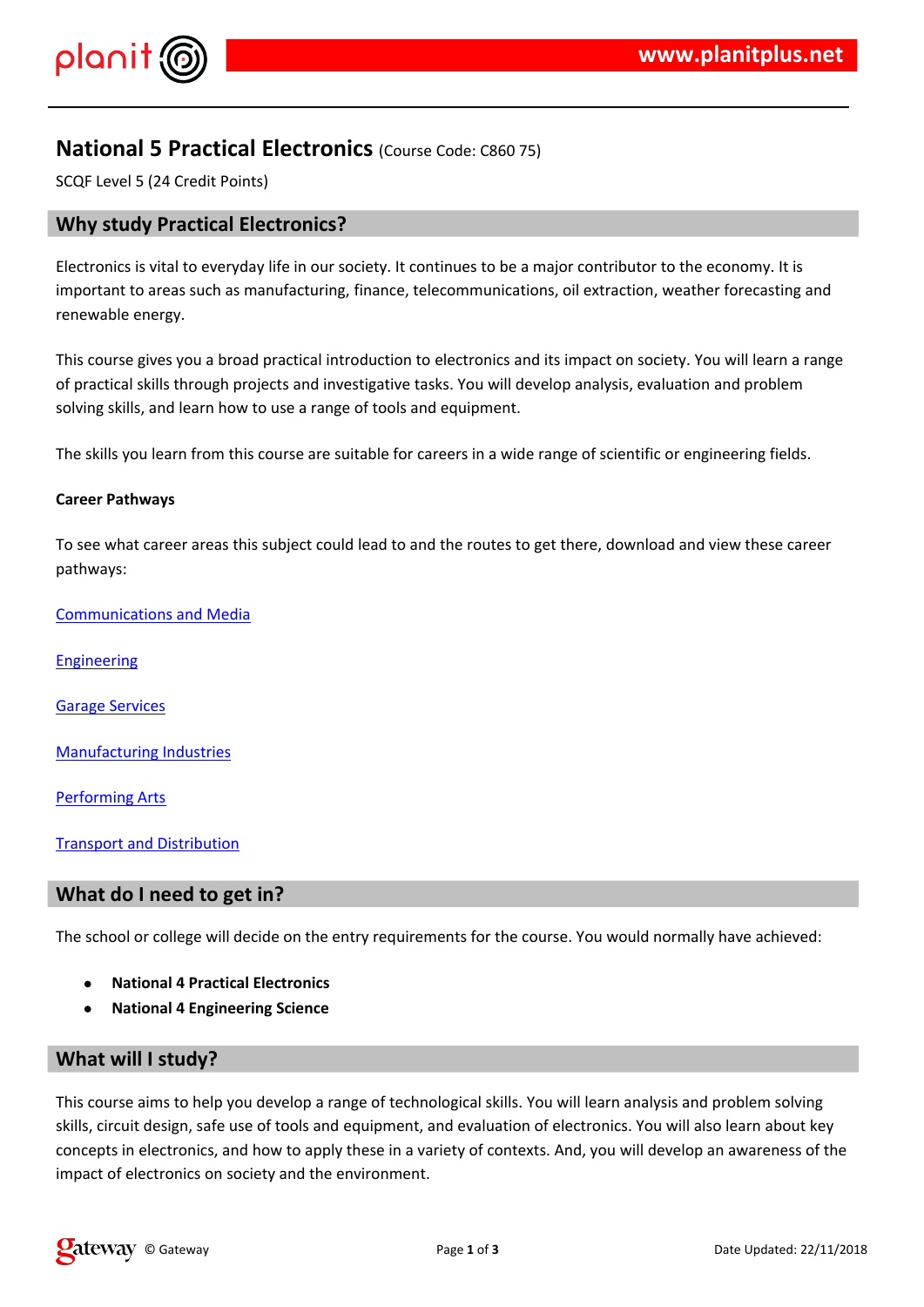

The course comprises **three** areas of study.

### **Practical Electronics: Circuit Design**

You will:

- learn about key electrical concepts and electronic components
- analyse electronic problems, and design solutions to these problems
- explore issues relating electronics to society and the environment.

#### **Practical Electronics: Circuit Simulation**

You will:

 use simulation software to assist in the design, construction and testing of circuits and systems, and to investigate their behaviour.

#### **Practical Electronics: Circuit Construction**

You will:

- gain experience in assembling a range of simple electronic circuits, using permanent and non-permanent methods
- learn practical wiring skills and assembly techniques
- carry out basic testing and fault finding.

## **How will I be assessed?**

#### **Course Assessment**

The course assessment has **two** components **totalling 130 marks**:

- Component 1: question paper worth 60 marks
- Component 2: practical activity worth 70 marks.

For the practical activity you will be asked to solve an appropriately challenging electronics problem. This will be set by the Scottish Qualifications Authority (SQA). Your work will be assessed by a visiting SQA assessor.

The question paper will be set and externally marked by SQA.

The grade awarded is based on the total marks achieved across all course assessment components.

The course assessment is graded A-D.

# **Study Materials**